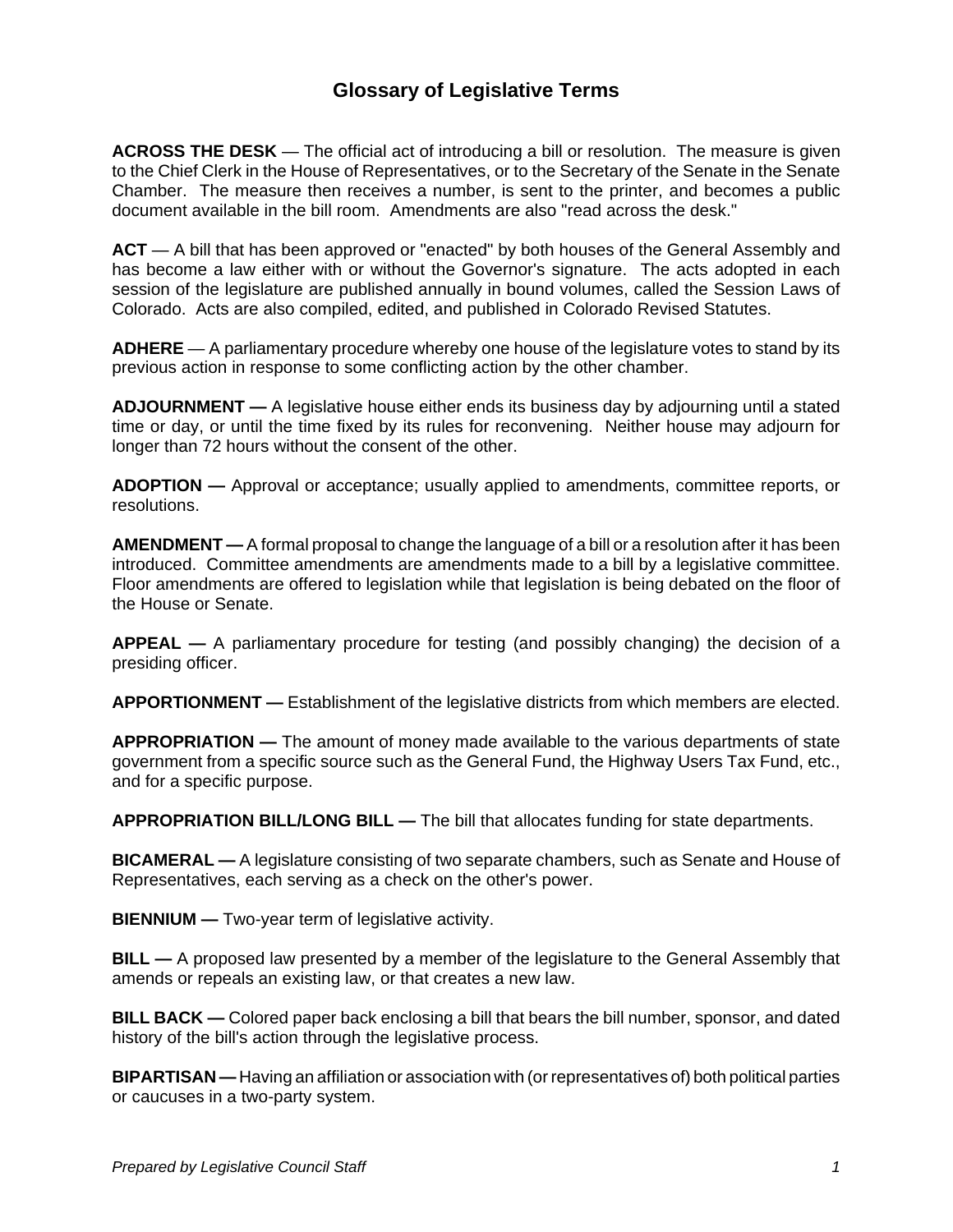**BUDGET —** The suggested allocation of state moneys presented to the legislature for consideration; a formal document that reflects the authorized expenditures of the state.

**CALENDAR —** A printed list of proposals that are arranged according to the order of business and are scheduled for consideration by a chamber or committee. Agenda of daily legislative business in a chamber.

**CALL OF THE SENATE OR HOUSE —** Procedure used to compel the attendance of members who are missing from the chamber and to compel those members already in attendance to remain in the chamber.

**CALL, THE —** The proclamation of the Governor or of a two-thirds vote of the members elected to each house convening the General Assembly in special session and stating the necessity for the session. The legislature is restricted to considering only matters pertaining directly to the call.

**CARRIED —** To consent or accept; to adopt.

**CASH FUND —** A fund created in the state treasury where money is deposited in lieu of being deposited in the General Fund.

**CAUCUS —** An informal meeting of a group of the members where a position on pending legislation may be discussed. The group is most commonly based on political party affiliation, but may have other bases, such as gender, race, geographic location or specific issue.

**CENSURE —** An action by a legislative body to officially reprimand an elected official for inappropriate or illegal actions committed by that official while in office. The act of censuring is an official condemnation for inappropriate or illegal actions committed by a public official while holding a position of trust.

**CHAMBER —** Official hall for the meeting of a legislative body.

**CHIEF CLERK OF THE HOUSE —** A non-legislator officer who is appointed by the members of the House of Representatives to perform and direct the parliamentary and clerical functions of the chamber.

**COAT RULE —** The rule that requires gentlemen members to wear a suit coat or sport coat whenever the House is conducting business in the House chambers. Woman are required to be dressed is a similar manner but not necessarily required to wear a jacket. In the Senate, it is custom and practice that requires gentlemen members to wear a suit coat or sports coat whenever the Senate is conducting business in the Senate chambers.

**COMMITTEE —** A body of members appointed by the presiding officer (or another authority specified by the chamber) to consider and make recommendations concerning disposition of bills, resolutions and other related matters. Types of committees include:

- Committee of Reference/Standing Committee A committee appointed with continuing responsibility in a general issue area or field of legislative activity.
- Conference Committee A committee composed of members from the two houses specifically appointed to reconcile the differences between House and Senate versions of a bill.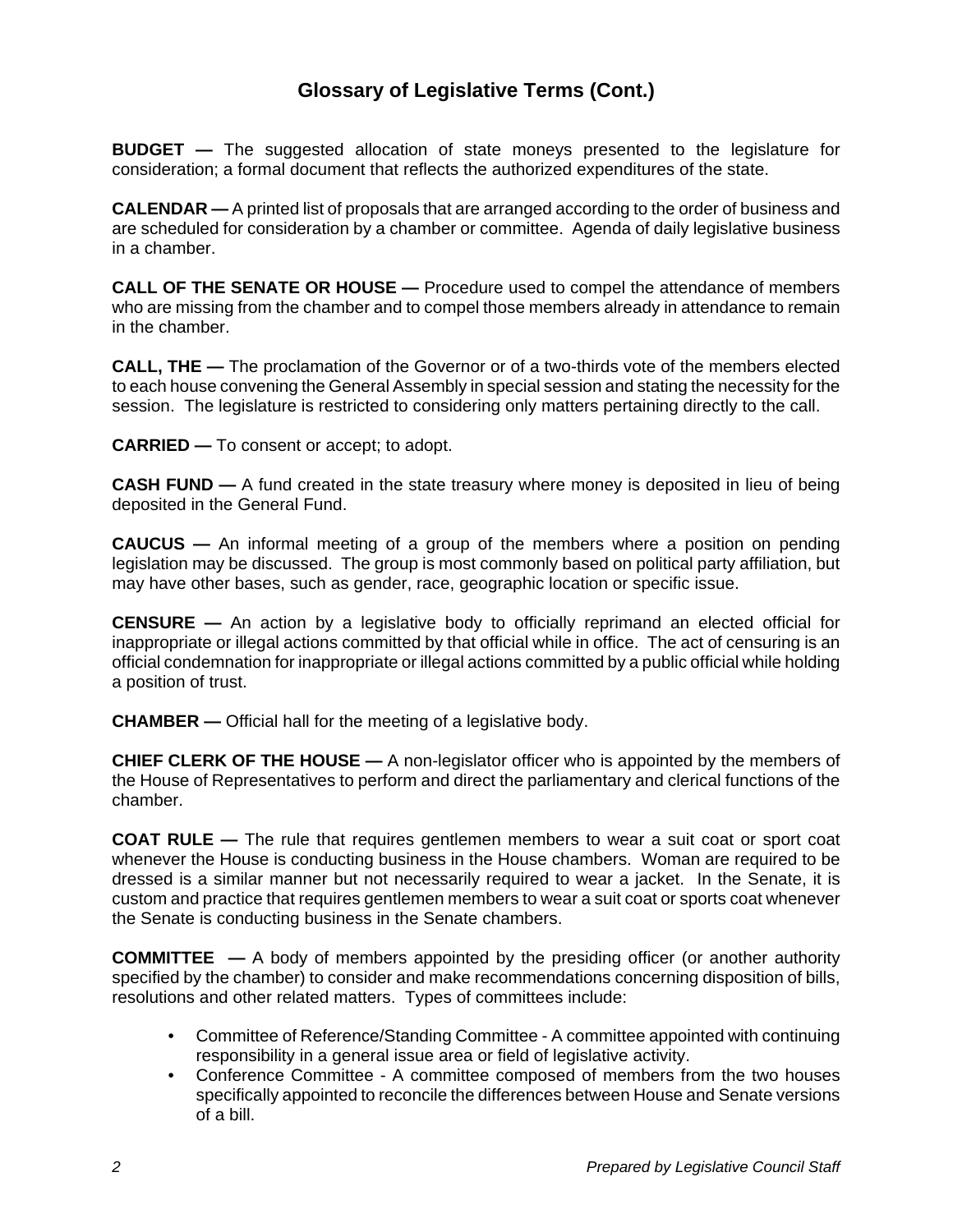- Interim Committee A committee established to study or investigate certain matters between legislative sessions and to report to the next regular session.
- Joint Committee A committee composed of members from both chambers.
- Select Committee A committee created to review a single, specified subject or issue during a regular session of the legislature.
- Statutory Committee A legislative committee established by statute. For example, Transportation Legislation Review Committee.

**COMMITTEE OF THE WHOLE (COW) —** When either legislative chamber meets to debate bills calendared for second reading, the chamber is acting as a committee of the whole.

**COMMITTEE ON LEGAL SERVICES —** The legislative committee tasked with overseeing the functions of the Office of Legislative Legal Services. The committee includes the chairs of the House and Senate Committees on Judiciary; and four members each, two from each major political party, from the House and the Senate. One member from each party is to be an attorney-at-law if an attorney is available.

**COMMITTEE REPORT/COMMITTEE AMENDMENT —** A statement by a committee of reference on its recommendation concerning a bill. A committee can recommend that a bill be reported favorably, with or without amendments, or be postponed indefinitely. It is customary for the House to refer to committee reports and for the Senate to refer to committee amendments.

**CONCURRENCE (TO CONCUR) —** Action by which one house agrees to a proposal or action that the other chamber has approved.

**CONCURRENT RESOLUTION —** Proposes amendments to the state constitution, or recommends the holding of a constitutional convention, or ratifies proposed amendments to the federal constitution. Concurrent resolutions are treated as bills, except that they do not have the same limits on the time of introduction and rate of dispatch through the legislative process.

**CONFIRMATION —** The action of the Senate in accepting appointments, typically made by the Governor.

**CONFLICT OF INTEREST —** Untenable position that threatens the ability of a legislator to vote impartially due to some personal interest in a legislative issue.

**CONSENT CALENDAR —** A procedure used in the Senate which allows for certain bills to be passed on second reading or third reading, for final passage of noncontroversial memorials and resolutions other than concurrent resolutions, and for confirmation of noncontroversial gubernatorial appointments through an expedited process in which substantial debate does not occur and in which a slate of bills, resolutions, memorials, or confirmations are passed with a single vote.

**CONSTITUENT —** A citizen residing within the district of a legislator.

**CONSTITUTIONAL AMENDMENT —** A change to the state's constitution. A constitutional amendment may be proposed by the General Assembly in the form of a concurrent resolution that must be adopted by both chambers of the legislature by a two-thirds vote. If the concurrent resolution is adopted by both chambers, it must then be approved by a majority of the voters to become effective. A constitutional amendment may also be proposed through the initiative process of the electorate. An initiated constitutional amendment must also be approved by a majority of the voters to become effective.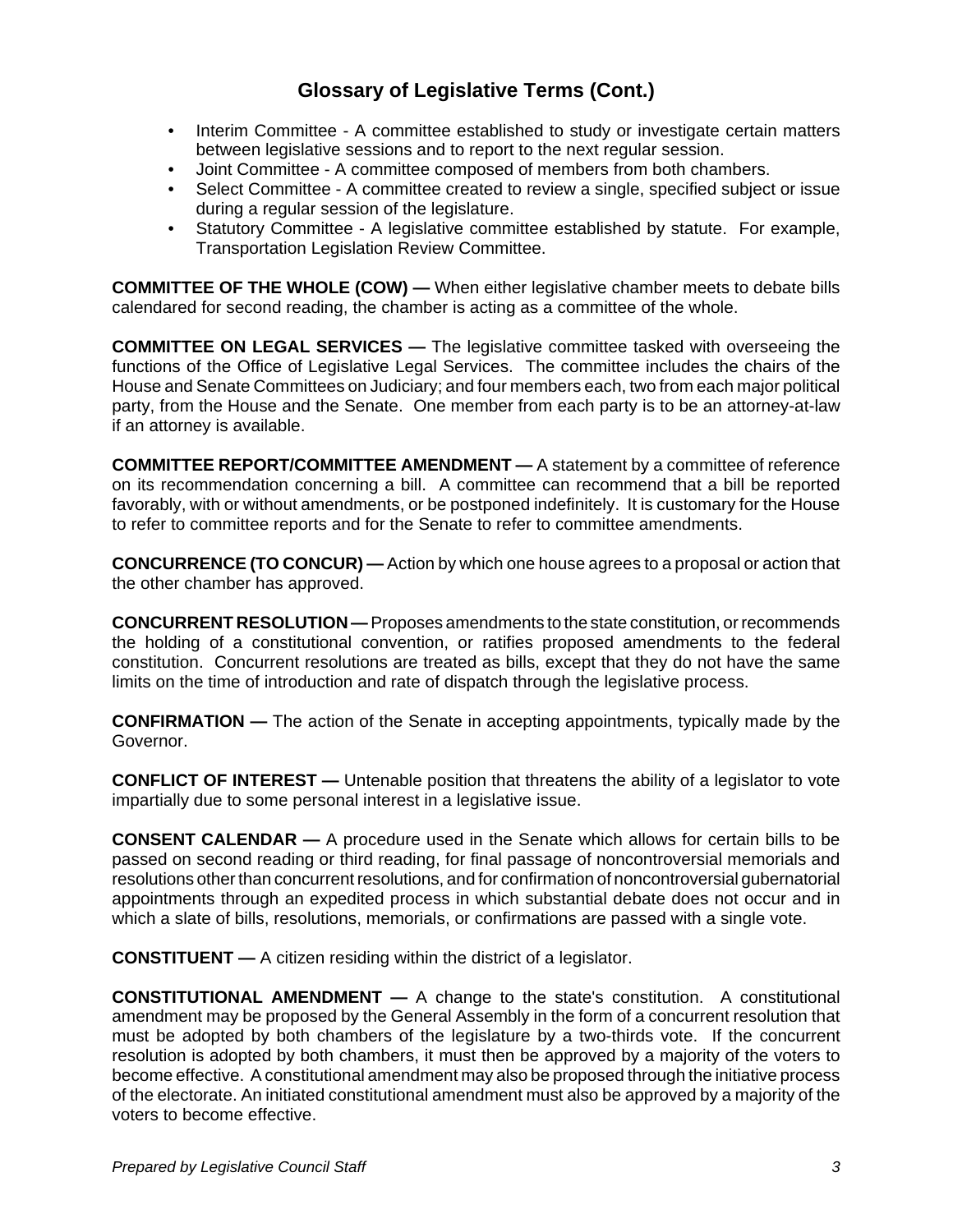**CONVENE —** When the members of a chamber gather for the meeting of the legislature daily, weekly and at the beginning of a session as provide by the constitution or law.

**CO-SPONSOR —** Those legislators who sign on as a sponsor to a bill after the bill has passed third reading are known as co-sponsors.

**C.R.S. —** Colorado Revised Statutes, the compilation of Colorado laws.

**DEBATABLE —** Open to parliamentary discussion or argument.

**DEBATE —** Discussion of a matter according to parliamentary rules.

**DECORUM —** Proper order, etiquette and conduct of members during a floor session.

**DILATORY —** Deliberate use of parliamentary procedure to delay.

**DISSENT —** Difference of opinion; to cast a negative vote.

**DISTRICT** — That division of the state represented by a legislator distinguished numerically and by geographical boundaries.

**DIVISION —** A method of voting; a request that members stand or raise hands to be counted when the outcome of a voice vote is unclear or in dispute.

**DIVISION OF A QUESTION —** Procedure to separate a matter to be voted upon into two or more questions.

**EFFECTIVE DATE —** The date a law becomes effective or binding. The date is either specified within the law or, in the absence of such date, the law becomes effective on the date on which the Governor signs the bill or allows it to become law without his or her signature.

**EMERGENCY CLAUSE —** A statement in a bill that indicates the act shall take effect immediately.

**ENACTING CLAUSE —** The phrase "Be It Enacted by the General Assembly of the State of Colorado" that is required under the state Constitution to be at the beginning of every act. An amendment or motion to strike the enacting clause "kills" a proposed law. Proposed initiated measures also must include an enacting clause.

**ENGROSSED BILL —** The version of a bill as passed on second reading in the house of introduction and including all amendments adopted thus far. The engrossed bill is the bill that is considered during third reading.

**ENROLLED BILL —** A bill that has been adopted and agreed upon by both houses of the General Assembly is called an enrolled bill. The bill is then signed by officers of the House and Senate and sent to the Governor for signature.

**EX OFFICIO** — An officer who serves in one position by virtue of holding another. The person may or may not be a voting member.

**EXCUSED —** Absent with the permission of the body or the presiding officer.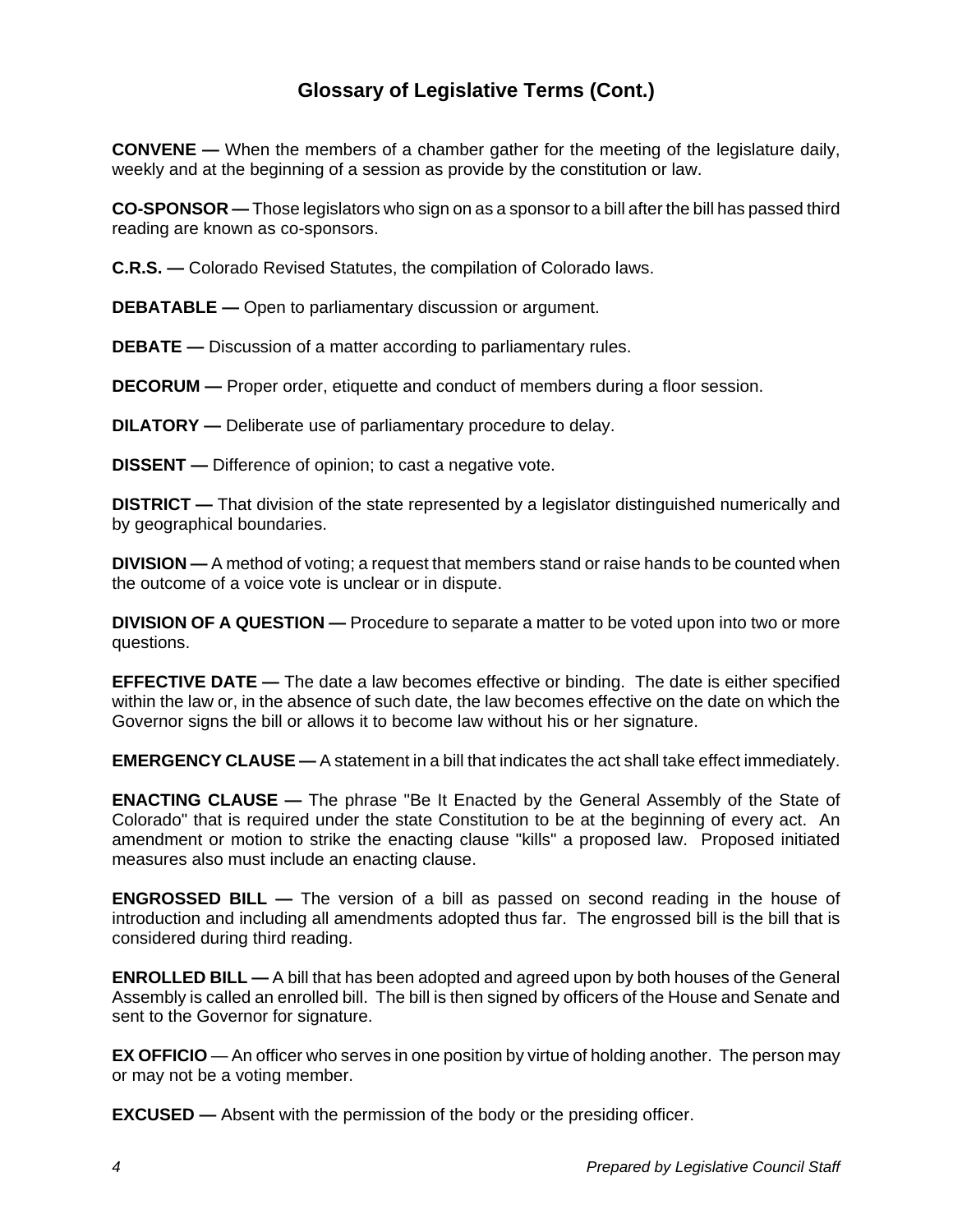**EXECUTIVE SESSION/SECRET SESSION —** A session excluding from the chamber or committee room all persons other than members and essential staff personnel.

**EXPUNGE** — An action that directs the removal of specific portions from the journal. This is applicable in situations where objectionable, inflammatory or incorrect matter has been included in the journal.

**FILIBUSTER —** The prolonged discussion of a bill to delay legislative action.

**FIRST READING —** The first presentation of a bill or its title for consideration. In Colorado, the first reading is done at the time of introduction.

**FISCAL —** Dealing with state revenues and expenditures.

**FISCAL NOTE —** A statement of the estimated amount of increase or decrease in revenue or expenditures and the present and future fiscal implications of a piece of pending legislation prepared by the nonpartisan Legislative Council Staff.

**FISCAL YEAR (FY)** — A 12-month period used for fiscal purposes. The state fiscal year begins July 1 and ends June 30. The federal fiscal year begins October 1 and ends September 30. The year identified with a fiscal year is the year of the ending date.

**FLOOR —** That portion of the legislative chamber reserved for members and officers of the assembly or other persons granted privileged access.

**GALLERY** — Balconies of the chamber from which visitors may view the proceedings of the legislature.

**GAVEL —** An acronym for "Give a Vote to Each Legislator," which is a reference to the 1988 amendment to sections 20 and 22a, of Article V of the state constitution related to actions on bills by committees and that prohibit caucus positions on bills.

**GENERAL FUND —** The primary operating fund of the state. By law, all state moneys are required to go into the General Fund unless otherwise specified. Also, all interest derived from moneys in a fund is to be credited to the General Fund unless specified otherwise.

**GENERAL ORDERS —** Another name for Second Reading.

**GRANDFATHER CLAUSE —** A provision in a bill that exempts a person or a class of persons from a proposal's applicability based on the person's or persons' present status.

**HB —** Abbreviation for a bill introduced in the House. See "BILL."

**HCR —** Abbreviation for a concurrent resolution introduced in the House. See "CONCURRENT RESOLUTION."

**HEARING —** A meeting of a legislative committee in which members receive testimony from legislators, interest groups, or private citizens regarding legislation under consideration by the committee.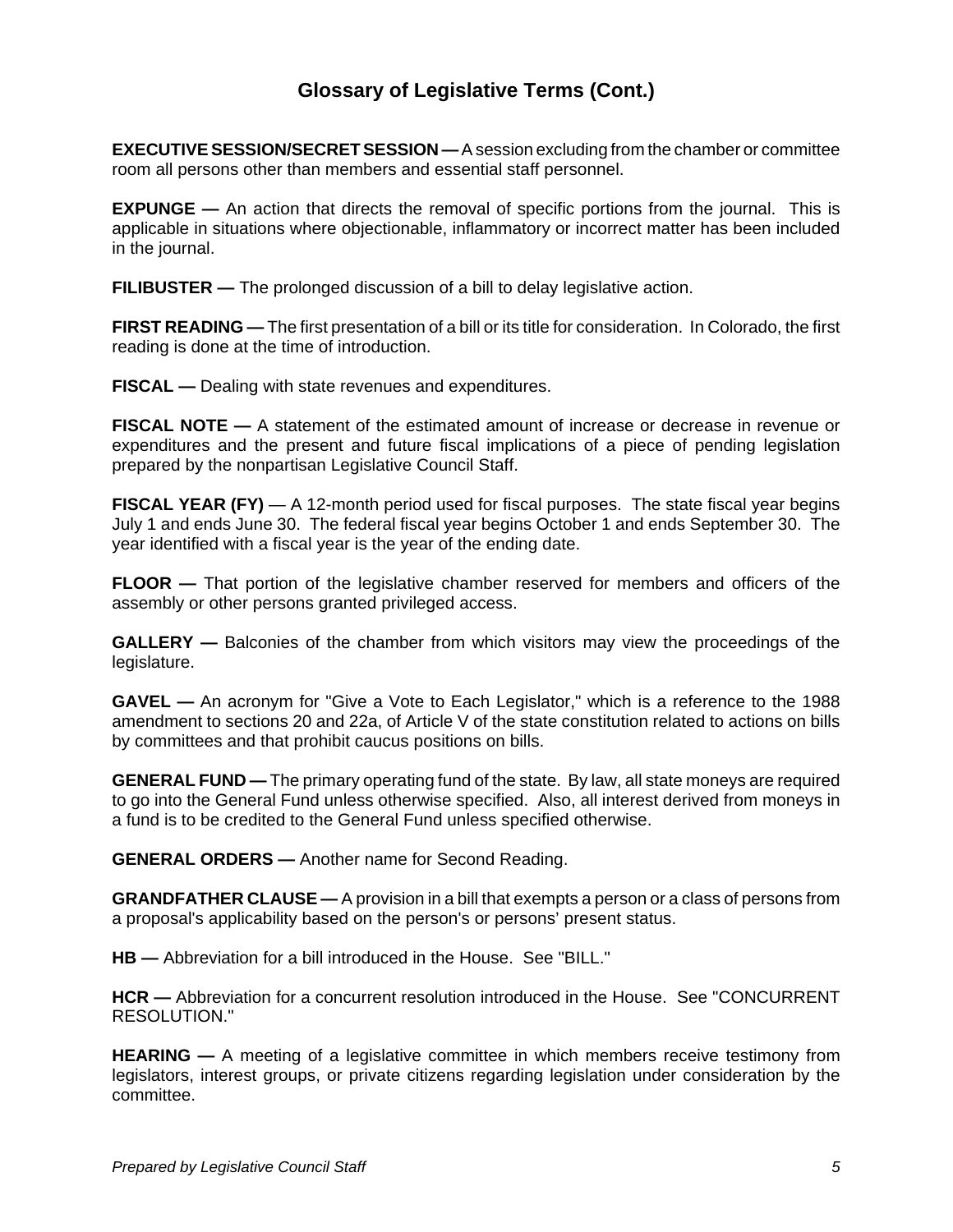**HJM —** Abbreviation for a joint memorial introduced in the House. See "JOINT MEMORIAL."

**HJR —** Abbreviation for a joint resolution introduced in the House. See "JOINT RESOLUTION."

**HM —** Abbreviation for a memorial introduced in the House. See "MEMORIAL."

**HOUSE STAFF —** Employees of the House of Representative, including: Chief Clerk, Journal Clerk, Reading/Docket Clerk, Calendar Clerk, Bill Status Clerk, Sergeant-at-arms, Assignable Clerks, Enrolling Clerks, Legislative Assistants, and Finance Clerk.

**HOUSEKEEPING BILL —** A bill that codifies or updates laws applying to an agency and primarily used to eliminate obsolete sections.

**HR —** Abbreviation for a resolution introduced in the House. See "RESOLUTION."

**IMMEDIATE RECONSIDERATION —** A motion, based on either House Rule 35 or Senate Rule 18, that allows a committee, the House, or Senate to question an action taken by a committee, the House, or Senate. In the Senate, the motion must be made by a member who voted on the prevailing side and no later than two legislative days after the vote on the action was taken. In the House, the motion must be made by a member who voted on the prevailing side the same day or by 12:00 noon the next actual day of session.

**IMPEACHMENT** — Procedure to remove from office a public official accused of misconduct.

**INITIATIVE** — A measure that, pursuant to the process authorized by the Colorado Constitution, permits qualified electors of the state to enact measures independently of the General Assembly. An initiated measure may propose an amendment to the Colorado Constitution or to the Colorado Revised Statutes.

**INSERT —** Add language to a bill or resolution.

**INTERIM** — The interval between regular sessions of the legislature.

**INTRODUCTION —** The formal presentation of a bill after it has been drafted.

**ITEM VETO** — An action taken by the Governor to prevent the enactment of an item of an appropriation bill; also may be called line item veto.

**JOINT BUDGET COMMITTEE (JBC)** — The General Assembly's permanent fiscal and budget review agency, which writes the annual appropriations bill — called the Long Bill — for the operations of state government. The JBC has six members: the Chairman and one majority and one minority member of the House Appropriations Committee, and the Chairman and one majority and one minority member of the Senate Appropriations Committee.

**JOINT MEMORIAL** — Expression of the General Assembly's sympathy on the death of certain persons or a request for the United States Congress to take a certain action.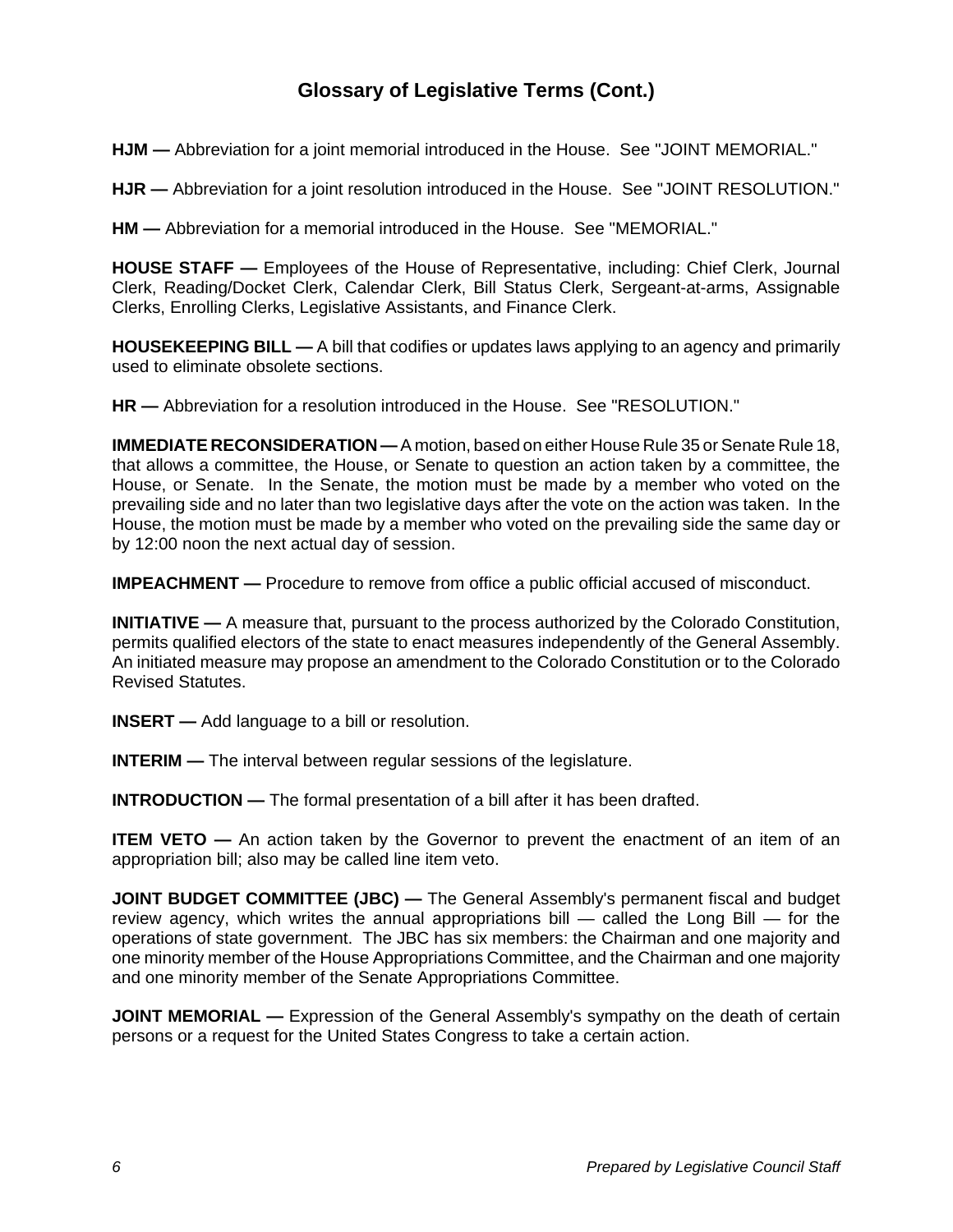**JOINT PRIME SPONSORS** — The term used to refer to members introducing legislation in each chamber when there is more than one prime sponsor. The joint prime sponsors' names appears first not only on the original bill, but in all printed versions of the bill and is included on all references to the bill.

**JOINT RESOLUTION** — Action by the General Assembly pertaining to the transaction of business of both legislative chambers, establishing investigating committees composed of members of both chambers, or expressing the will or sentiment of both chambers on any matter.

**JOINT RULES** — Parliamentary rules governing joint procedures or operations of the Senate and House.

**JOINT SESSION —** A combined meeting of the Senate and House in one chamber.

**JOURNAL —** An official chronological record of the actions taken and proceedings of the respective chambers.

**LAID OVER —** A motion whereby consideration on a measure is postponed to a later time.

LAW — The final product of the legislative process. It is the end result of the introduction of a bill, its passage by both houses, and its approval by the Governor (or the overriding by the legislature of his veto), and its recording by the Secretary of State. A statute is a law after it has been organized, by topic, into the compiled body of laws known as Colorado Revised Statutes.

**LAY ON THE TABLE —** A motion used to dispense with an issue without voting on it.

**LEGISLATIVE COUNCIL —** The Legislative Council is an 18-member body of the General Assembly comprised of 6 members of the Senate appointed by the President of the Senate; 6 members of the House appointed by the Speaker of the House of Representatives; the Speaker; the President; and the majority leaders and the minority leaders of the House and Senate.

**LEGISLATIVE COUNCIL STAFF (LCS) —** The Legislative Council is the common name of the Legislative Council Staff, the nonpartisan research staff of the General Assembly. This office staffs committees of the General Assembly, conducts research, prepares fiscal notes, provides revenue projections, and performs centralized support services.

**LEGISLATIVE DAYS —** Legislative days are regarded the same as calendar days; each day after the session starts and until adjournment is counted as a legislative day even though the General Assembly may not be meeting on a particular day, such as a Saturday or Sunday.

**LEGISLATIVE INTENT —** Purpose for which a measure is passed.

**LEGISLATIVE LIAISON —** An employee of a department of state government designated to communicate with legislators regarding the activities of that department.

**LEGISLATIVE OVERSIGHT —** Scrutiny of executive branch programs and performance by the legislature.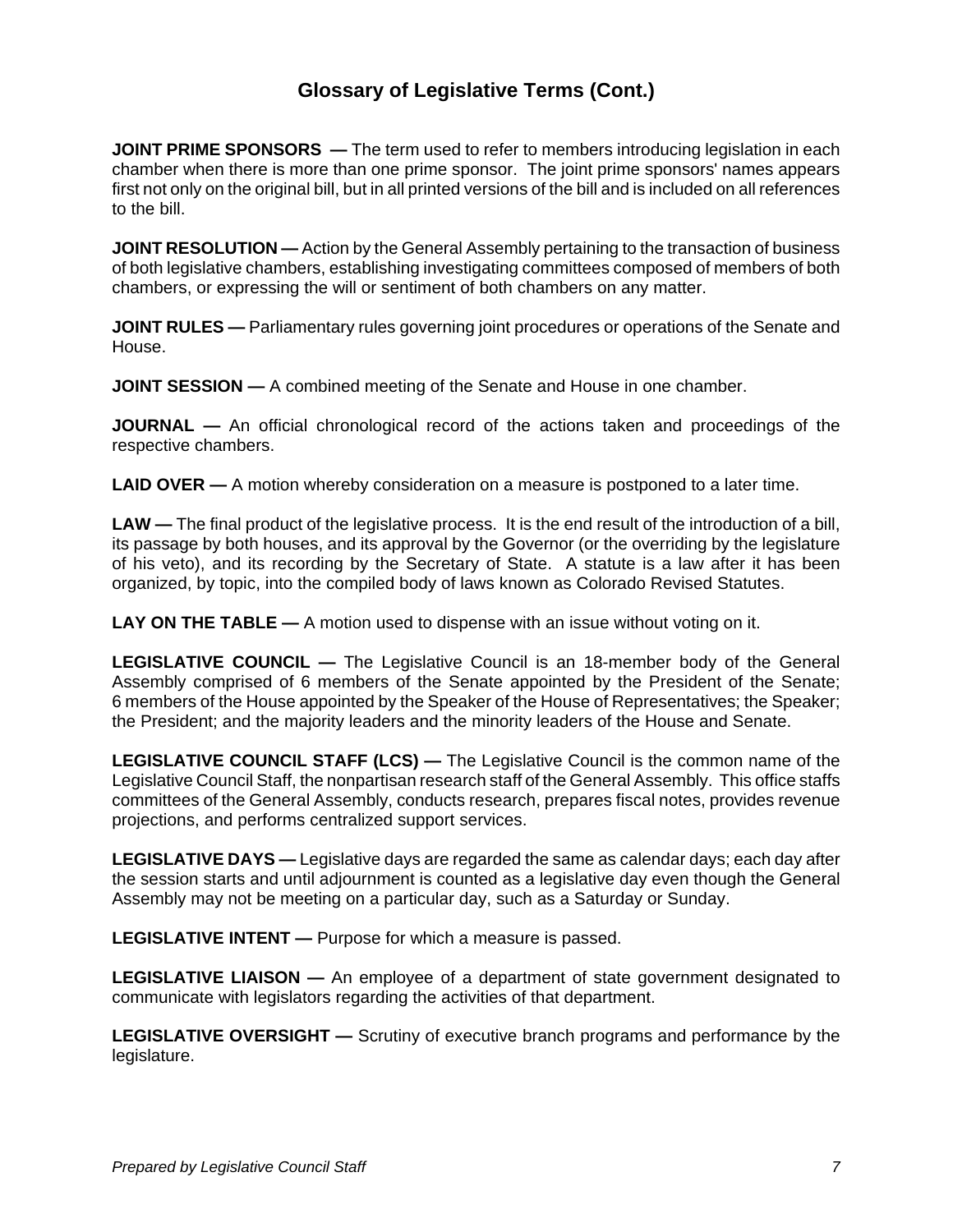**LEGISLATIVE SERVICE AGENCY —** One of the four nonpartisan legislative branch agencies providing services such as impartial research and information, legal and bill drafting, budget analysis, or technical services.

- Legislative Council Staff
- Office of Legislative Legal Services
- Joint Budget Committee
- Office of the State Auditor

**LEGISLATOR —** Elected member of the General Assembly.

**LEGISLATURE —** The branch of state government responsible for enacting laws.

**LINE ITEM —** Numeric line in an appropriation or budget bill.

**LOBBYIST —** A representative of a special interest group whose function is to influence and inform legislators regarding a special interest.

**LONG BILL/APPROPRIATIONS BILL —** The bill that allocates funding for state departments.

**MAJORITY LEADER —** A member of the majority political party elected by the legislators of that party to be a leader.

**MAJORITY PARTY —** The political party having the greatest number of members in the legislature or in either chamber.

**MEASURE —** General term for bill, resolution or memorial.

**MEMBER-ELECT —** Member who has been elected, but who has not yet taken the oath of office or who is not yet officially serving.

**MEMBERS PRESENT —** The term used to refer to those members who are actually present at a daily session.

**MEMORIAL —** The method by which the legislature addresses or petitions Congress and other governments or governmental agencies; also, the method by which the legislature congratulates or honors groups or individuals.

**MINORITY LEADER —** A member of the minority political party elected to be leader of that party.

**MINORITY PARTY —** The political party having fewer numbers of members in the legislature or in either chamber.

**MOTION —** A legislator's formal request for consideration of a proposal for action by a legislative body.

**NONPARTISAN —** Having no association or affiliation with a political party or caucus.

**OATH OF OFFICE** — Oath taken by members-elect of the legislature prior to being seated and embarking upon official duties.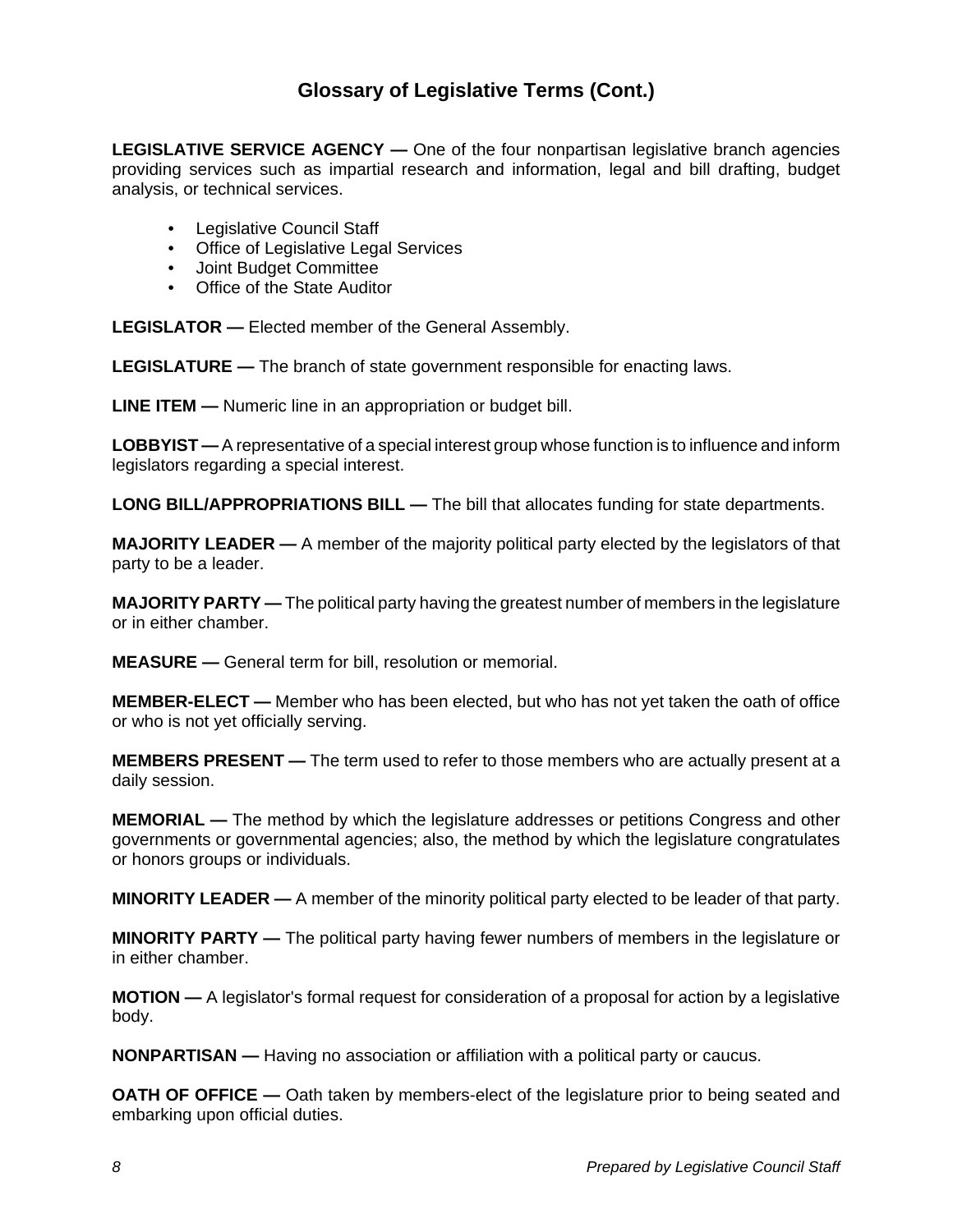**OFFICE OF LEGISLATIVE LEGAL SERVICE (OLLS)** —Nonpartisan staff charged with drafting and reviewing legislation; providing legal assistance to members of the General Assembly; reviewing administrative rules and regulations; and maintaining complete legislative records.

**ORDER OF BUSINESS —** The defined routine of procedure in the legislative body each day.

**OUT OF ORDER —** Not being conducted under proper parliamentary rules and procedures.

**OVERRIDE —** Action by the General Assembly in passing a bill (or a vetoed item or section of an appropriation bill) over the veto and objections of the Governor. An override requires an affirmative vote of two-thirds in each legislative chamber.

**PARLIAMENTARY INQUIRY —** Question posed by a member to the presiding officer for clarification of the procedure or business before the house.

**PARTISAN** — Associated or affiliated with a single political party or caucus.

**PER DIEM** — Literally, per day; daily expense money rendered to legislators or staff.

**PINK-BOOK —** A pocket-sized directory listing names of legislators, their addresses, occupations, and committee assignments. It also lists the names of House and Senate employees.

**POINT OF INFORMATION —** A request from a legislator to the presiding officer for clarification of a procedural matter.

**POINT OF ORDER** — A question by a member to the presiding officer calling attention to a breach of order or of the rules.

**POINT OF PERSONAL PRIVILEGE —** A provision within the rule of procedure under which a member may speak upon personal matters.

**POSTPONE INDEFINITELY (PI) —** A motion to postpone indefinitely a bill has the same effect as moving to kill a measure.

**PRECEDENT —** Interpretation of rulings by presiding officers on specific rules; unwritten rules that are established by custom.

**PRESIDENT —** The presiding officer of the Senate.

**PREVIOUS QUESTION —** A motion to close debate and bring the pending question or questions to an immediate vote.

**PRIME SPONSOR —** The member introducing legislation in each chamber. The prime sponsor's name appears first not only on the original bill, but in all printed versions of the bill and is included on all references to the bill.

**PRINTED BILL —** The bill as introduced before any amendments are made to it.

**PRO TEMPORE (PRO TEM) —** The designated officer of the Senate or House acting in the absence of the regular presiding officer.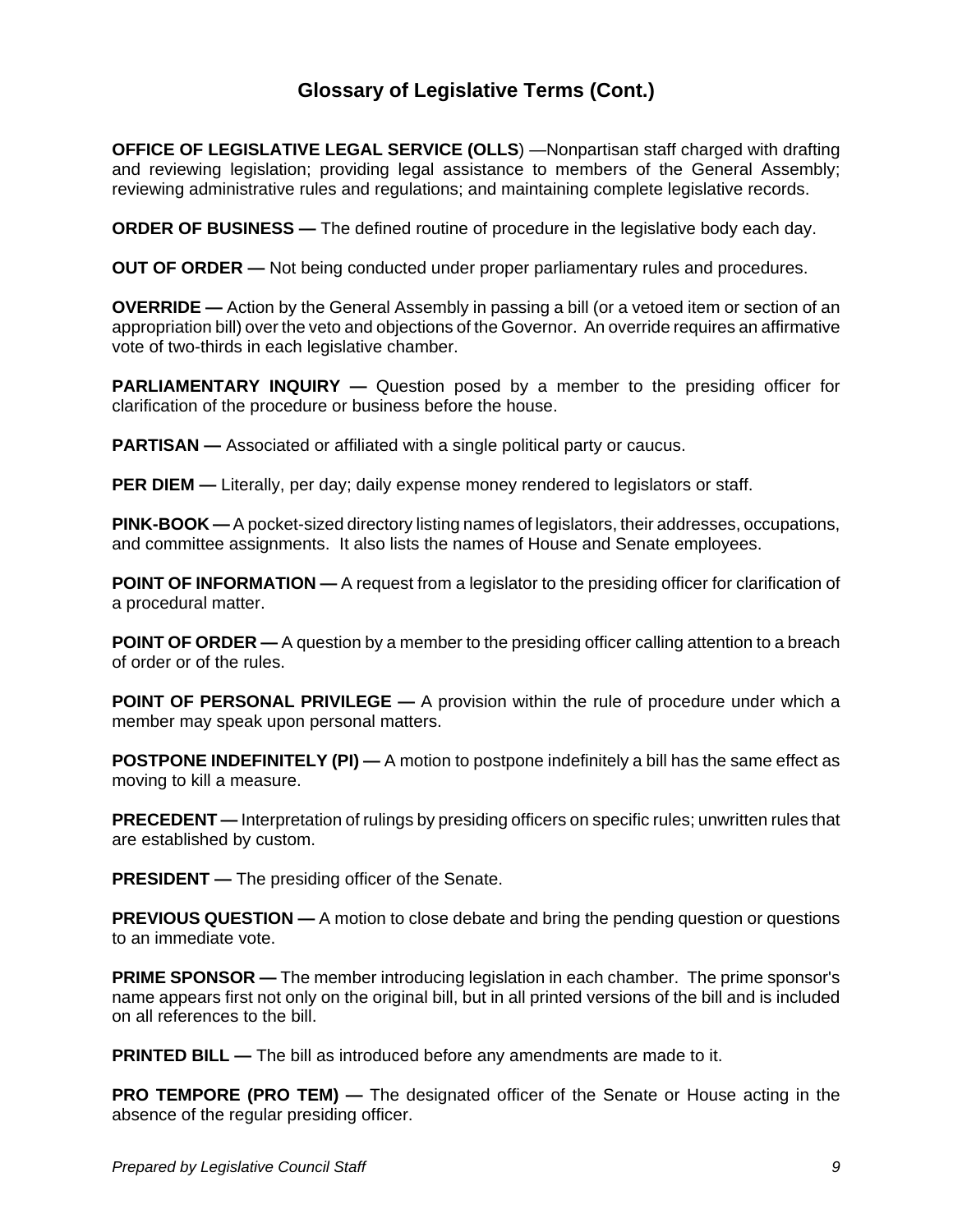**QUORUM —** When a legislative body is assembled, the minimum number of members required to transact business.

**QUORUM CALL —** A method used to establish the presence of a majority for the lawful transacting of business.

**RATIFY —** To approve and make valid.

**READING —** Presentation of a bill before either chamber by the reading the bill, its title, or its number. A formal procedure required by constitution and rules that indicates a stage in the enactment process. Most often, a bill must receive three readings on three different days in each chamber; therefore, it can take no less than three days for a bill to pass each chamber.

**REAPPORTIONMENT —** Redrawing legislative district boundaries to provide equality of representation.

**RECALL —** Action by one chamber of the General Assembly seeking the return of a bill from the other chamber or from the office of the Governor. Recall is requested in writing by sending a message to the other chamber or to the Governor.

**RECEDE —** To withdraw from a position on a matter.

**RECESS —** The period that a legislative chamber is not in session after once having been convened. Recess includes stated periods, such as those for lunch, and informal periods, when the members await the presiding officer's call to return. An informal recess may be necessitated by a caucus to determine a political party position, to await the report of a special orders calendar, or while the House awaits the arrival of the Senate for a joint session.

**RECONSIDERATION —** A motion giving the opportunity to take another vote on the item in question. After a question has been decided by the House or the Senate, any member voting on the prevailing side may move for reconsideration within a specified period of time.

**RECORDED VOTE —** A vote taken by machine or roll call and recorded in the journal. The constitution requires the "yeas" and "nays" of the individual members to be recorded on third and final passage of all legislation.

**RED BOOK —** A pamphlet with a red cover prepared after every regular session of the General Assembly that contains a list of all sections of the Colorado Revised Statutes that have been added, amended, recreated, or repealed by laws enacted at that regular session and at any extraordinary session held since the publication of the last red book.

**REENGROSSED BILL —** The bill as passed on third reading in the house of introduction and including all amendments adopted by that house. The reengrossed bill is transmitted to the second house.

**REFERRAL —** The assigning or referring of a bill to committee.

**REGULAR SESSION —** The annual meeting of the legislature required by the constitution.

**REPEAL —** A method by which a legislative action is revoked or annulled.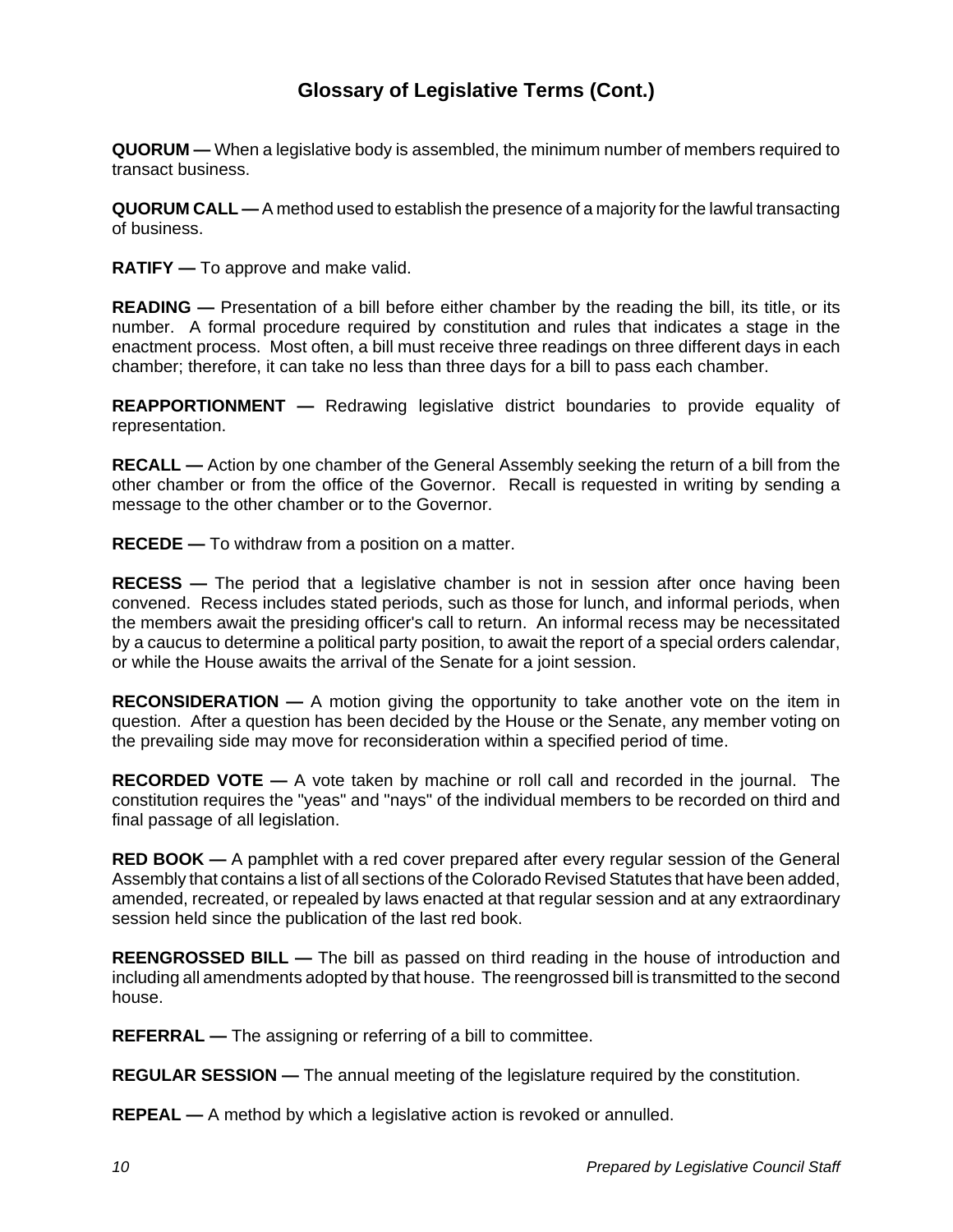**REREVISED BILL —** Includes amendments made by the second house on third reading. The rerevised bill is transmitted back to the house of origin for any action that it may have to take on the bill or for enrollment and transmittal to the Governor for action.

**RESOLUTION —** A document that expresses the sentiment or intent of the legislature or a chamber, that governs the business of the legislature or a chamber, or that expresses recognition by the legislature or a chamber.

**REVISED BILL —** A bill that has passed second reading in the second legislative chamber. It includes any amendments made to the bill on second reading by the second house.

**RISE AND REPORT —** The motion to end second reading. The motion "rise and report and beg leave to sit again" indicates the intention to continue second reading at a specified time later in the day.

**ROLL CALL —** Names of the members being called in alphabetical order and recorded; used to establish a quorum or to take a vote on an issue before the body.

**RULES —** Regulating principles or methods of legislative procedure.

**RULING OF THE CHAIR —** A decision by the presiding officer concerning a question of order or procedure.

**SAFETY CLAUSE —** The clause at the end of a bill that exempts that bill from a citizen referendum petition. The safety clause originates in the initiative and referendum provisions of the state constitution, which provide that laws shall be referred to the people, except those "necessary for the immediate preservation of the public peace, health, or safety ..."

**SB —** Abbreviation for a bill introduced in the Senate. See "BILL."

**SBSO —** An acronym for "submitted by subject only," which is a reference to a bill request that is not accompanied by the material or information necessary to draft the bill.

**SCR —** Abbreviation for a concurrent resolution introduced in the Senate. See "CONCURRENT RESOLUTION."

**SEBEC —** An acronym for "strike everything below the enacting clause," which is a reference to an amendment that strikes everything in the current version of a bill and replaces it with a new version of the bill.

**SECOND READING —** The time when a bill is being considered by the committee of the whole of either legislative chamber, also known as general orders.

**SECRETARY OF THE SENATE —** A non-legislator officer elected by the members of the Senate to perform and direct the parliamentary and clerical functions of the Senate.

**SENATE —** A legislative body; usually the body in a bicameral legislature having the fewer number of members.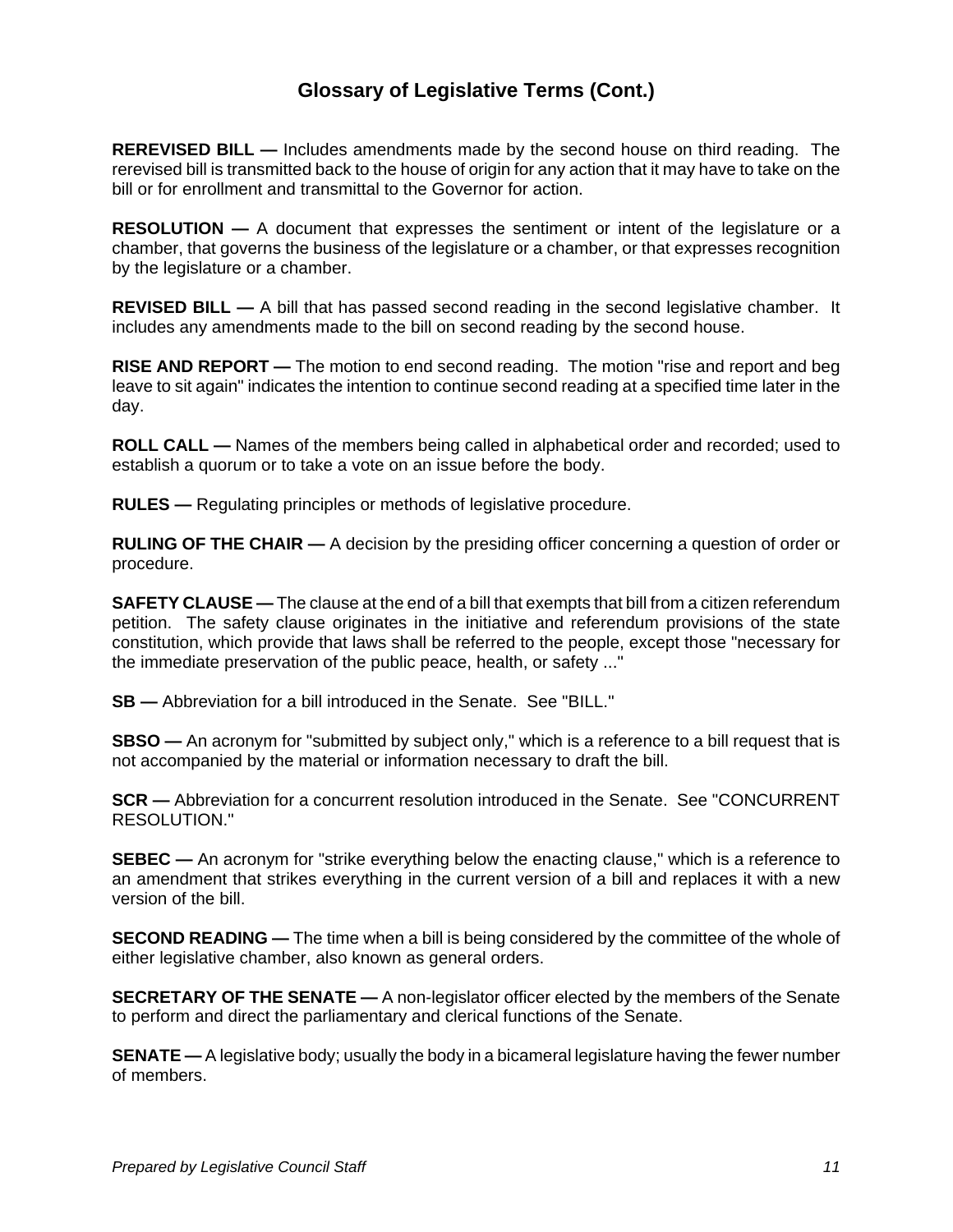**SENATE SERVICES STAFF —** Employees of the Senate, including: Secretary of the Senate, Assistant Secretary, Reading Clerk, Calendar Clerk, Docket Clerk, Senate Services Coordinator, Senate Services Clerk, Chief Enrolling Clerk, Enrolling Clerks, Assignable Clerks, Sergeant-at-Arms, and Bill Room Clerks.

**SENIORITY** — Recognition of prior legislative service.

**SERGEANT-AT-ARMS —** Staff responsible for maintaining order and providing security for legislators.

**SESSION —** This term has two meanings. A session may be the daily meeting of the Senate or House. It may also be the regular, special, or organization session, meaning the whole period for which the legislature has been called together. Two annual or "regular" sessions make up a General Assembly. Thus the 69th General Assembly included the 2013 regular session and the 2014 regular session. The 70th General Assembly will include the 2015 and the 2016 regular sessions.

**SESSION LAWS —** The annual publication of all acts and selected resolutions and memorials adopted at a session of the General Assembly.

**SEVERABILITY CLAUSE —** A clause providing that it is the stated intention of the General Assembly that the remainder of a law stand if a court declares one portion of the law invalid.

**SIMPLE MAJORITY** — One more than half of those voting on a question.

**SINE DIE —** "Without day." Sine die is the action that concludes a session of the General Assembly. The adoption of a joint resolution by the two chambers to fix the hour of adjournment.

**SINGLE SUBJECT —** By law, a bill must contain only one subject that must be clearly expressed in its title.

**S.J.M. —** Abbreviation for a joint memorial introduced in the Senate. See "JOINT MEMORIAL."

**SJR —** Abbreviation for a joint resolution introduced in the Senate. See "JOINT RESOLUTION."

**SM —** Abbreviation for a memorial introduced in the Senate. See "MEMORIAL."

**SPEAKER OF THE HOUSE —** The presiding officer of the House of Representatives who is annually designated by the majority party caucus and then elected by the body. The Speaker appoints the members of all House committees and designates the chairman and vice-chairman of each; refers bills and other legislation to committees; presides over meetings of the House; recognizes those members who wish to speak; accepts motions; and designates temporary presiding officers who serve in the Speaker's absence.

**SPECIAL ORDERS CALENDAR —** A list of bills that are given priority over other bills for consideration on second reading. Near the end of the legislative session, a special orders calendar supplements the bills on the daily calendar to make a fuller agenda. Unless otherwise stated, the special orders calendar is good for one day, but, in recent sessions, a bill placed on the special orders calendar has retained its place until reached or passed over by motion.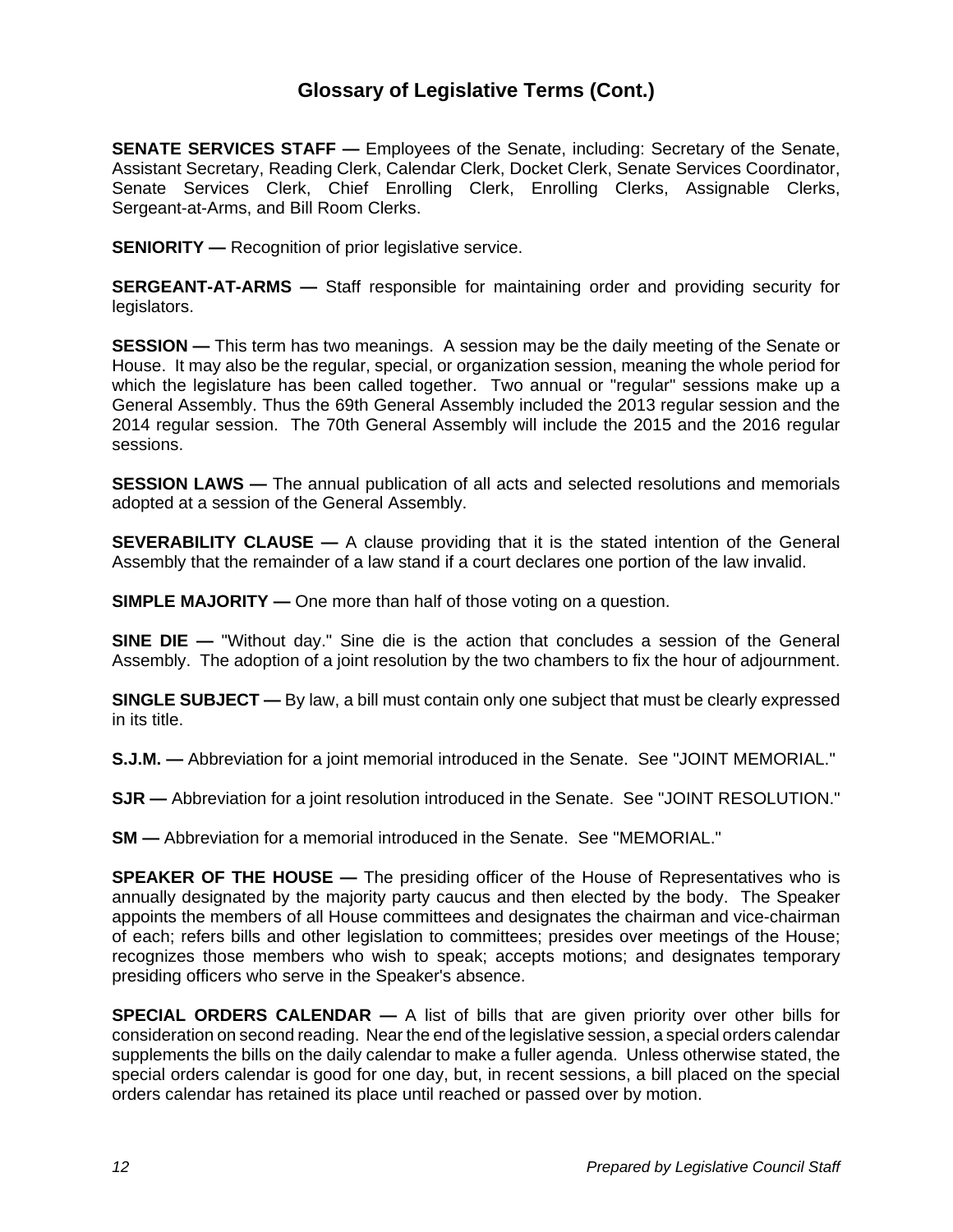**SPECIAL SESSION (OR EXTRAORDINARY SESSION) —** A session of the General Assembly convened either by the Governor by a proclamation that states the reason for the special session, or by a written request signed by two-thirds of the members of each house to the presiding officer of each house. No business may be transacted during a special session other than that specially named in the proclamation or written request. The Governor may also convene the Senate in extraordinary session for the transaction of executive business.

**SPONSOR —** The legislator who presents a bill or resolution for consideration; may be joined by others, who are known as co-sponsor.

**SR —** Abbreviation for a resolution introduced in the Senate. See "RESOLUTION."

**STATUS OF BILL —** The progress of a bill at any given time in the legislative process. It can be in committee, on the calendar, in the other house, etc.

**STATUTE —** A particular law enacted by the legislature. The Colorado Revised Statutes is the current publication of all the laws of the state of Colorado of a general and permanent nature, as compiled, edited, arranged, and prepared for publication by the Revisor of Statutes.

**STRIKE OUT** — The deletion of language from a bill or resolution.

**SUNRISE —** The system for reviewing the necessity of regulating an occupation or profession prior to enacting laws for such regulation. (See Section 24-34-104.1, C.R.S.)

**SUNSET** — The periodic review of statutes controlling advisory committees and agencies exercising the state's power for regulation. Committees and agencies under sunset are terminated automatically by specific dates unless their authorization has been extended by legislative action. (See Sections 2-3-1203 and 24-34-104, C.R.S.)

**SUNSHINE LAW —** A reference to the state law governing public access to government, including: a public official disclosure provision; the regulation of lobbyists; and requirements for open meetings.

**SUPPLEMENTAL APPROPRIATION —** Adjustment of funds allocated by the original appropriation.

**SUSPENSION OF THE RULES —** Parliamentary procedure whereby actions can be taken that would otherwise be out of order.

**TERM OF OFFICE —** Period of time for which a person is elected.

**THIRD AND FINAL READING —** The time when a bill is being considered by the entire legislative chamber for final passage. Passage is determined by a recorded vote of the members.

**TITLE —** The statement clearly expressing the subject matter of the bill, resolution, or memorial. The Colorado Constitution states that no bill, except general appropriation bills, shall pass containing more than one subject, which must be clearly expressed in its title.